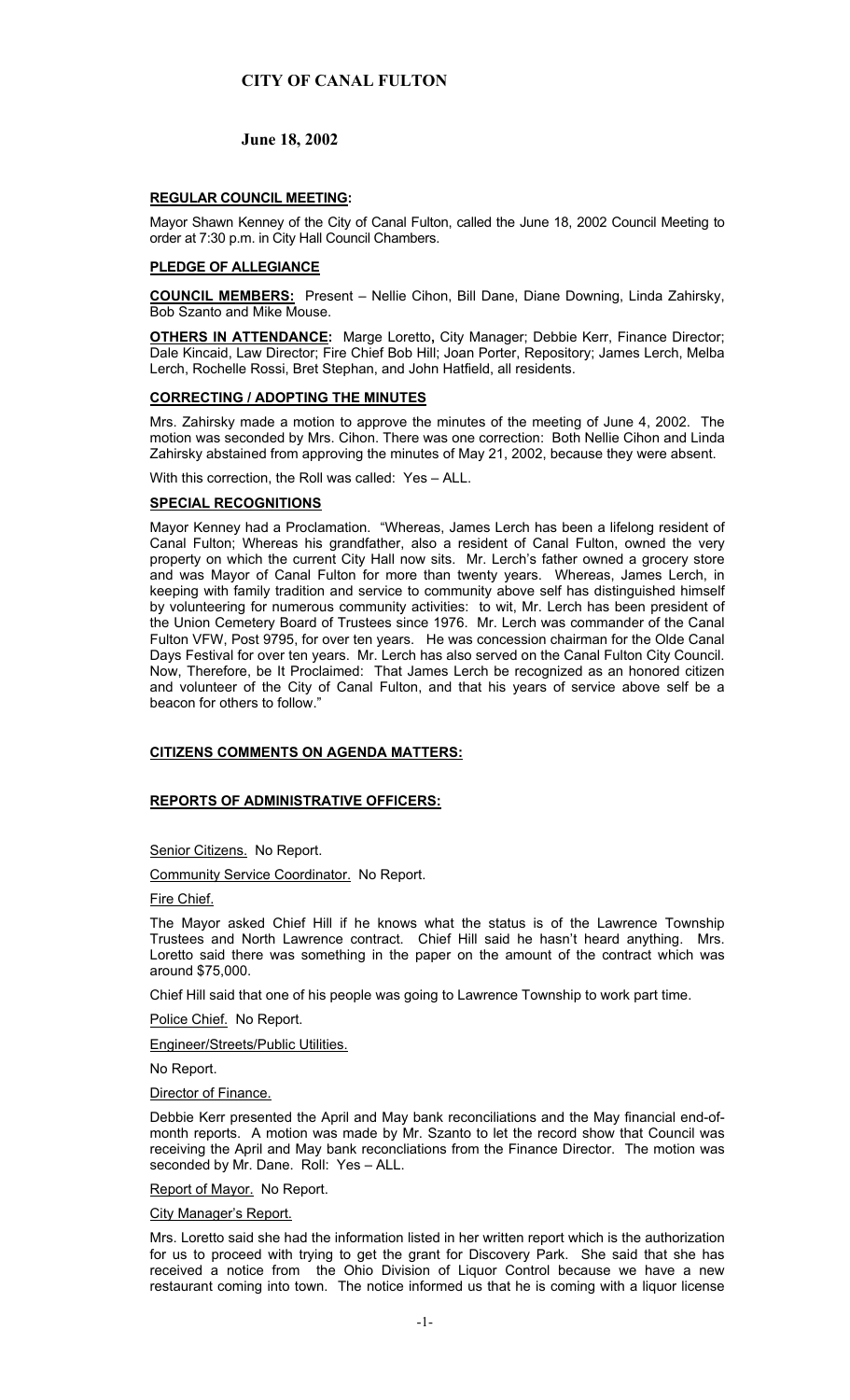### **June 18, 2002**

and asked if Council wanted a meeting regarding this. The letter also stated that the meeting could be in Columbus or at the County Seat. The City also has the option to forego a meeting. Mrs. Loretto said that most of the time there is no meeting unless the municipality has a problem.

Mrs. Loretto said the new restaurant will be in the strip mall behind Citgo. A short discussion followed.

Mrs. Loretto was asked to find out whether this is a new liquor license or a transfer from an existing one. She said she would look into it and get back with Council.

Mrs. Loretto then said that the City has \$9,800 left from the Boardwalk which has to be designated to be spent in some way for the Canal. We would like to put in a fountain with lights on the North side. This would cost \$3,800. She showed a picture of what the fountain will look like.

Mr. Szanto asked if this was grant money or local share money and if we don't spend it what happens to it. Mrs. Loretto said the money is there for us to use.

Mr. Mouse then asked Mrs. Loretto if she was applying for a grant for \$72,000 for Discovery Park. Mrs. Loretto said the project is \$72,000, and the 80/20 grant is being applied for. She said a 10% inflation increase has been added to the request.

Mr. Mouse asked if this was for the original plan. Mrs. Loretto said yes. Mr. Mouse said the original plan did not have a walking path around the pond and that the man from Echoing Ridge was amenable to including their property along with ours. A short discussion followed.

Mrs. Loretto said she would check into Echoing Ridge donating the property to us or them paying for the walking path that is on their part of the property.

Mr. Mouse stated that the plan does not fully realize the potential of that area. A short discussion followed.

The Mayor stated that any amount we can get from this grant will be a good thing. Further discussion followed.

Mrs. Loretto announced that the City is hosting the Community Health Board meeting on the  $28<sup>th</sup>$  of June, at 8:00 a.m. She said we are notifying people who would be concerned such as the school, library, the fire chief, police chief, or any Council member is welcome to attend. This is where we had gotten the \$18,000+ grant for the fire department last year.

Parks. No Report.

Law Director.

# **PURCHASE ORDERS**.

Mr. Szanto made a motion to approve the bills as presented, second by Mrs. Cihon. Mr. Mouse wanted to know if there was a way to get additional information before the meeting on some of the bills. Ms. Pentello said if he would call and request this information, she would give it to him. Mr. Szanto asked about check #24883. This was for Pop's Septic to clean the grease pit at the Senior Center for \$80. Roll: Yes, all.

### **CITIZENS COMMENTS ON AGENDA MATTERS**

Mr. Hatfield commented on the minutes and statements that were made at the last meeting that he felt were incorrect. He said the statement in the minutes of January 8, 2002, "As far as matters regarding the Council Rules, Section 4.02 of our Charter would supercede any Council Rules and this answers concerns Mr. Mouse and Mr. Hatfield have," is not true. "This should be used in conjunction with Council Rule No. 18 and Rule 3.05 of the Charter." He further expressed his concerns regarding this issue.

### **SENIOR CITIZENS**

Bea Weaver advised that all the commissioners have accepted to be on the commission again for two years. She recommended the reappointment of Betty Stephan, Del Rohr, Wilma Hardgrove, and Elizabeth Fender. The Mayor so recommended these appointments. Mrs. Zahirsky made a motion to approve those individuals indicated to the Senior Citizens Commission, second by Mr. Szanto. Roll: Yes, all.

### **COMMUNITY SERVICES COORDINATOR** - No report.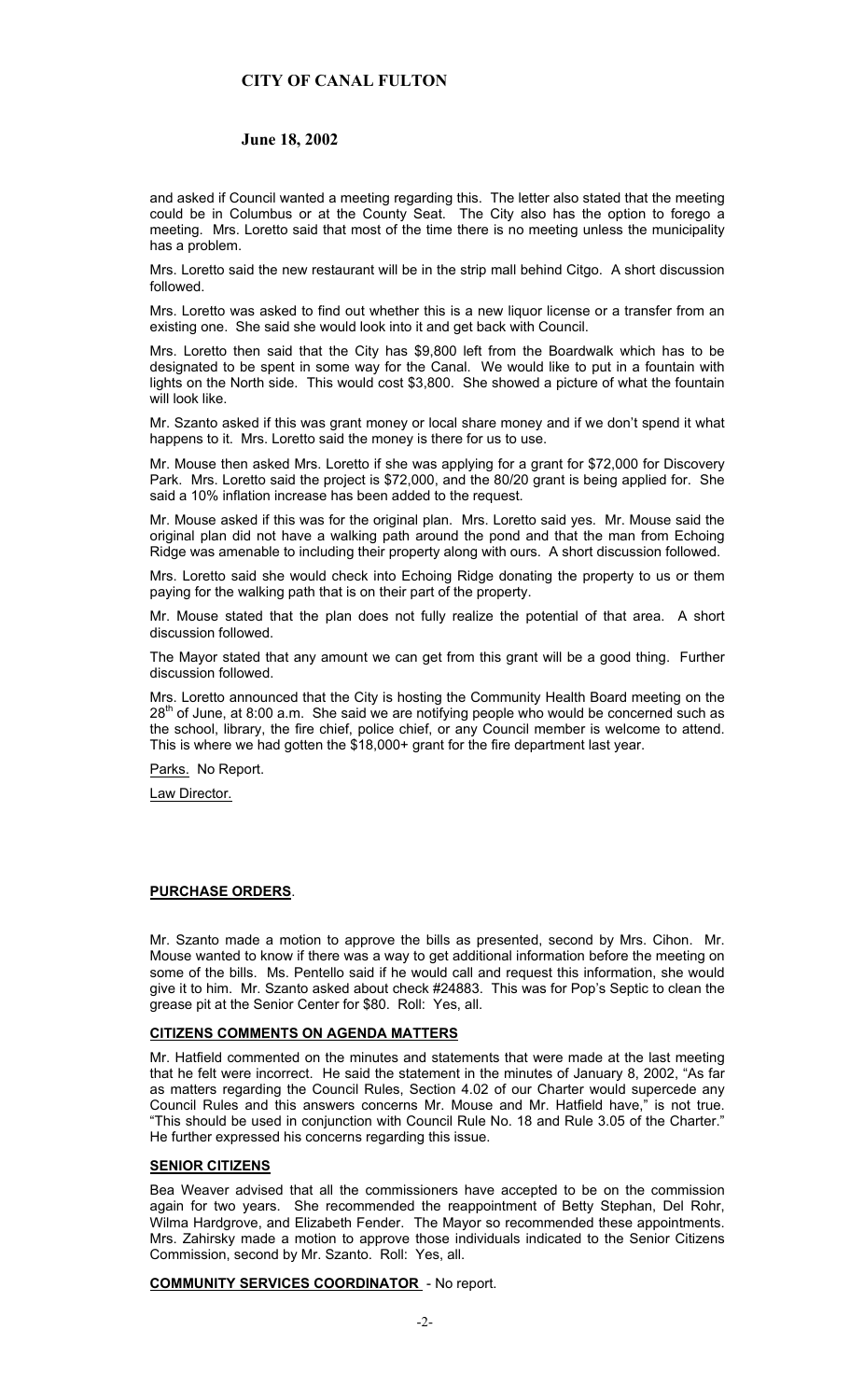# **June 18, 2002**

# **FIRE CHIEF**

Chief Hill presented an application for employment from Debra Greene as a probationary fireman. She worked for the City at one time, part time. She already has her fire training and EMT card. He recommended the Mayor approve hiring her as a probationary fireman. The Mayor so recommended, subject to a physical and drug test. Mr. Szanto made a motion to approve the Mayor's recommendation, second by Mrs. Zahirsky. Roll: Yes, all.

### **POLICE CHIEF**

Chief McNeely added that the individual from Akron involved in the high speed chase is facing six felony counts within the City. Damage to the cruiser was \$1,800. He commended officer Kassinger for using good judgment and decision making in the incident. He thanked Council for their support over the years in providing video cameras for the cruisers that make for a great evidentiary value in court. "We watched the video and the officer followed all policies correctly."

He also reported that they were awarded a \$400 grant from the Ohio Department of Public Safety for a program in the elementary schools and obtained a \$4,000 grant from a law enforcement foundation in Ohio for a management program at Ohio State.

The Chief advised that a citizen who advertised about her lost dog in the local newspaper was contacted by a prison inmate in Lucasville about the dog and engaged her in sexual conversation. The authorities in Lucasville are putting him in isolation. If any members of the community receive this type of call, please notify the police.

Mr. Mouse commented to the Chief that last week there were three officers in uniform besides him at the meeting. "Were they all on duty?" Chief McNeely said yes. Mr. Mouse asked if it was his procedure to allow them to come to a Council meeting and sit while they are on duty. Chief McNeely said they had a legitimate interest in attending that meeting regarding the \$30,000 they were to have received in pay raises that Mr. Mouse had discussed with the public. Mr. Mouse said they have been in Council meetings before when they have been on duty, "Does that happen at any other police department in this County that you know of?" Chief McNeely said, "They are taxpayers and I don't have a problem with them being here on duty within the City of Canal Fulton. The only police department I can address where police officers attend council meetings is in Washington D.C. From time to time officers will attend Council meetings to address members of Council with issues relating to their employment and livelihood, which I feel was appropriate."

#### **ENGINEER/STREETS/PUBLIC UTILITIES** – No report.

#### **DIRECTOR OF FINANCE / COMMUNICATIONS**

Ms. Pentello reported that the Income Tax Department, along with cooperation from the Police Department, has filed 21 cases for income tax criminal charges.

Mr. Mouse asked what dollar amount those 21 cases represent. She did not have that number. "The criminal charges are for people who have not filed, so we would not have any information of what those numbers would be – they have not been filed yet."

#### **REPORT OF MAYOR**

Mayor Kenney indicated that he has to make two appointments to the Tax Incentive Review Commission and Council has to make two as well. The School Board and Planning Commission have to appoint one. Those six then appoint seven. The Mayor appointed himself and Mr. Victor Colaianni who had applied. Rochelle Rossi and Jim Deans also applied. The Stark County Tax Incentive Review Commission needs to know our The Stark County Tax Incentive Review Commission needs to know our appointments and will be meeting in February and April on a countywide basis to discuss whether or not companies are in compliance with whatever tax abatements have been granted to them.

Mrs. Zahirsky made a motion to appoint Rochelle Rossi and Jim Deans to the Tax Incentive Review Commission as Council representatives, second by Mrs. Cihon. Roll: Yes, all except for Mr. Mouse who voted no.

Mayor Kenney read a complimentary letter from the Canal Fulton Public Library thanking Dan Mayberry for helping them unload and place the 220 pound book return containers. The Street Department helped in this effort.

The Mayor also received a thank you letter from the Northwest Local School District for taking the time to meet with them and the Lawrence Township Trustees regarding getting water to the schools.

### **CITY MANAGER**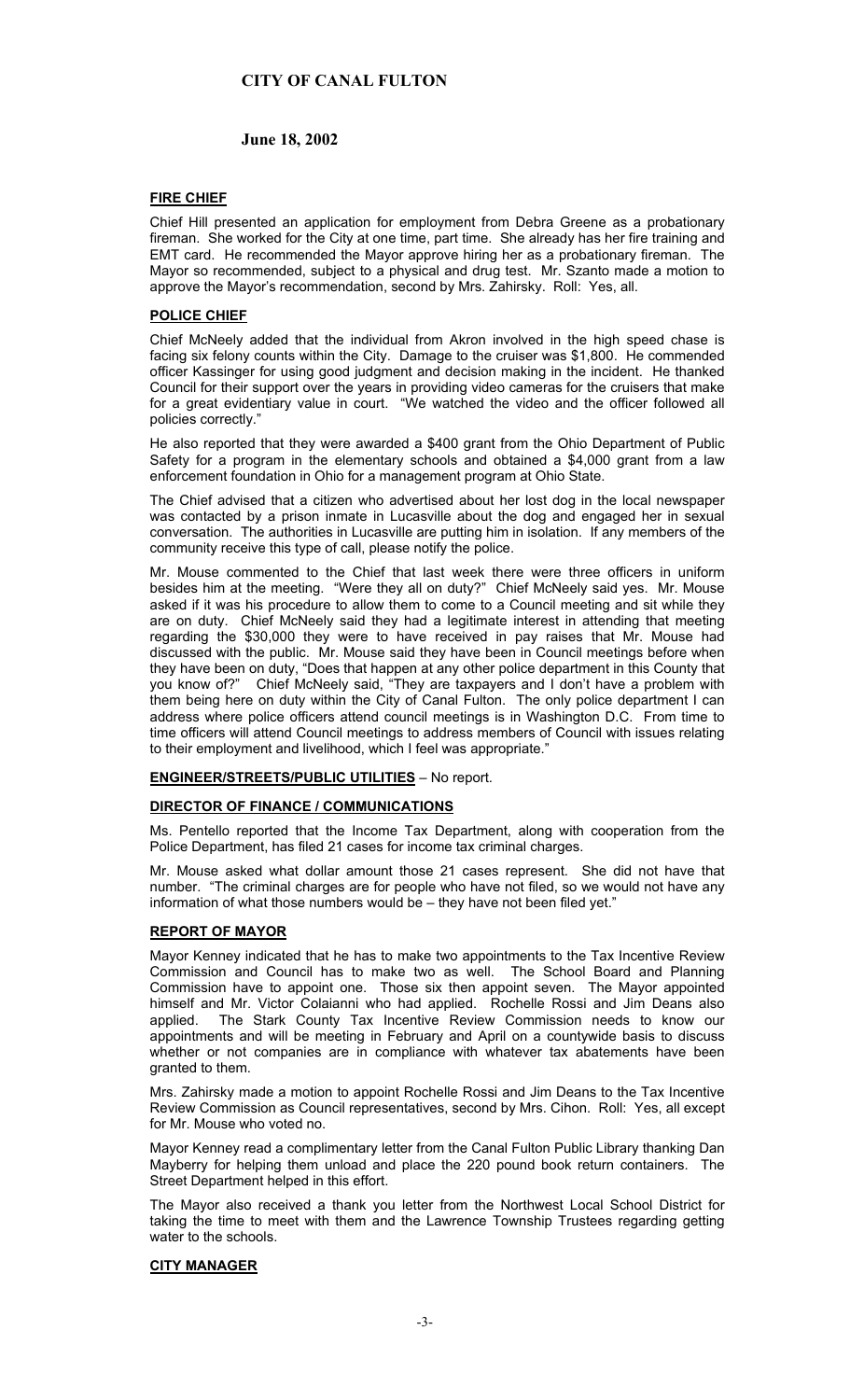# **June 18, 2002**

Mrs. Loretto received information about the part time administrative assistant Council had requested from Chief Hill and included it in her report.

Regarding the McLaughlin dry dock, she said we had hoped to get \$50,000, if the project comes in at \$100,000. "They have only allotted \$40,000 that would mean an extra \$10,000 for us if the project went to \$100,000. We along with Stark Parks are taking out some of the signage in hopes it will come in less than \$100,000. At this time to proceed with the project, we have to say that we will have the extra \$10,000 available, although we are going to try to bring the project in lower. We need to wait for the bidding process to begin to see what that project will be. This project is in the Engineering process right now.'

Mrs. Loretto said she met with Avalon Enterprises and the School Board and Avalon is going to ask for tax abatement. They will build their new office facility in Canal Fulton with the understanding that three years down the road, they will tear it down and expand their warehouse. Construction will start the end of March.

# **PARKS** – No report.

Mayor Kenney said the Park Board had a special meeting at the Senior Center; residents were invited, to see what they would like to see in the parks and how to fund it. Three people showed up which was disappointing.

#### **LAW DIRECTOR** – No report.

#### **THIRD READING**

**Ordinance 55-01:** An Ordinance Amending Chapter 181 of the Canal Fulton Code (Income Tax) by Conforming it to Changes in Ohio State Statues, and Making Other Changes Providing for, Inter Alia, Modifying Forms and Providing for the Reporting of Information on Tenants.

Mrs. Zahirsky made a motion to approve Ordinance 55-01, second by Mr. Szanto. Mrs. Loretto asked Mr. Kincaid, with this Ordinance going into effect two months into the year, and a lot of this is State Law beginning January 1, 2002, wouldn't we treat it as January 1 even if it says two months later? Mr. Kincaid said he doubts there would be a problem – there is no change in rates or anything of the sort. If anything comes up, Mr. Kincaid will make an interpretation. "I hope there is nothing in this except housekeeping. I don't want to secondguess the consultant who has done this probably 50 times." Roll: Yes, all.

#### **SECOND READINGS**

**Ordinance 1-02:** An Ordinance Granting Pay Increases to Exempt Full-Time City Employees, Effective January 1, 2002.

### **FIRST READINGS**

**Ordinance 5-02:** An Ordinance Accepting Streets and Public Utilities in the Colonial Hills Phase No. 12.

**Ordinance 6-02:** An Ordinance Accepting Streets and Public Utilities in the Beverly Avenue Station 13+96.3 to 18+00.70.

**Ordinance 7-02:** An Ordinance Establishing Rates of Pay for Various Part-Time Positions Within the City of Canal Fulton, Repealing such Sections, or Parts of the Sections of the Codified Ordinances as May Be in Conflict Therewith, and Declaring an Emergency.

**Ordinance 8-02:** An Ordinance Requiring Sidewalks in Business Zones. This is a change in a zoning ordinance and requires a public hearing. A Public Hearing notice needs to be advertised in the paper 30 days before the hearing.

Mr. Szanto made a motion to set a public hearing regarding Ordinance 8-02 on March 5, 2002 at 8:00 PM, second by Mrs. Cihon. Roll: Yes, all. Mr. Szanto said we are dealing with sidewalks in a meets and bounds rather than in a development type situation. He asked Council to consider having the same requirements for residential areas. Mr. Kincaid said this is a fundamental difference from the intent of this ordinance. "This should originate from the Planning Commission and should be a separate ordinance." Mrs. Downing will take this issue to Planning.

**Resolution 2-02**: A Resolution Amending 18-01 Passed on September 5, 2001 by Providing a Local Share of 40% (\$40,000.00) In Lieu of 30% (\$30,000), and Declaring an Emergency.

Mr. Szanto made a motion to suspend the rules on Resolution 2-02, second by Mrs. Zahirsky. Roll: Yes, all except for Mrs. Downing and Mr. Mouse who voted no. The rules are not suspended.

**Resolution 3-02**: A Resolution Entering Into A Contract with M-E Companies for \$12,000.000 for Improvements to McLaughlin Dry Dock, and Appropriating Funds Therefore,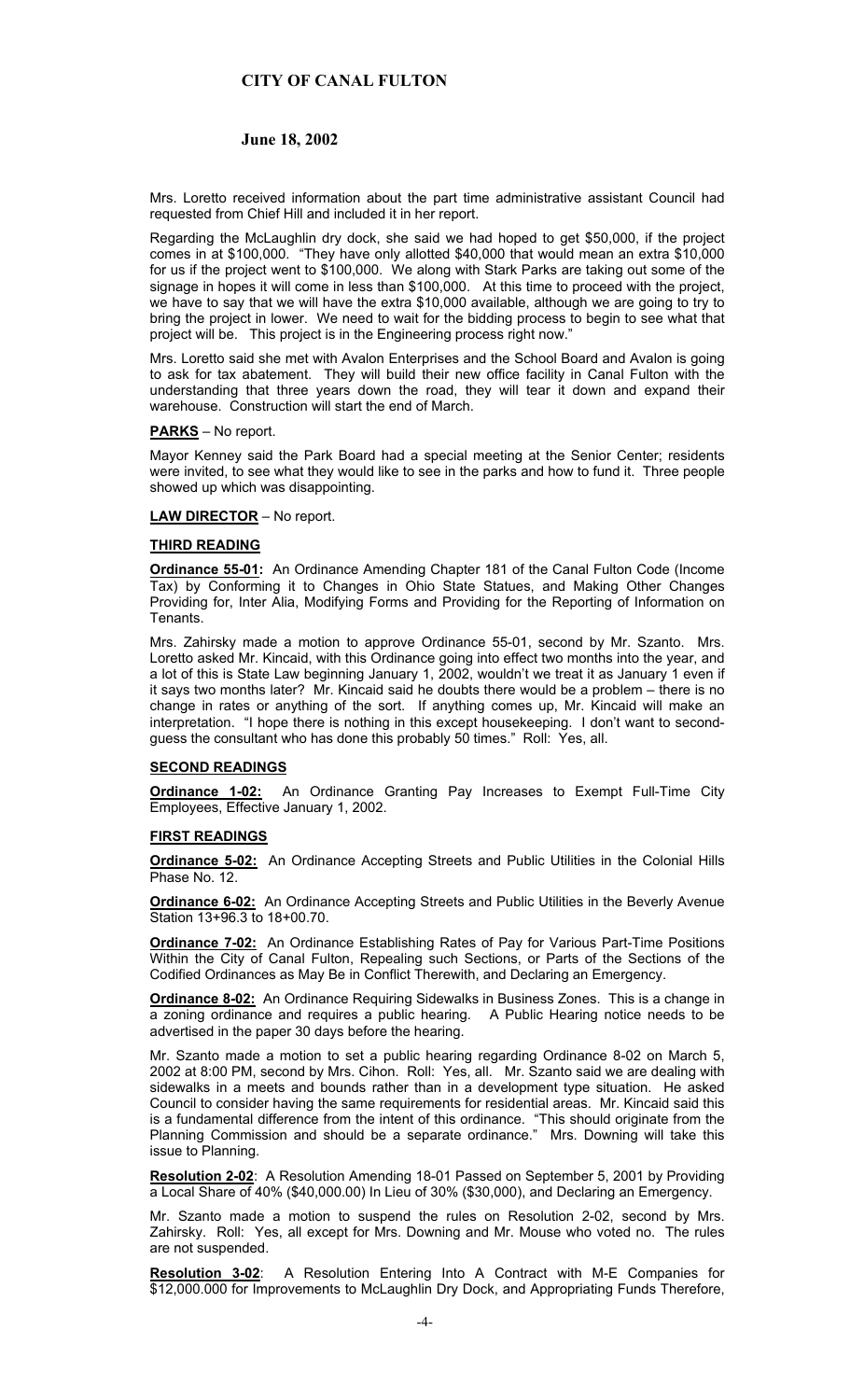# **June 18, 2002**

and Declaring an Emergency.

### **OTHER BUSINESS**

Mrs. Zahirsky asked the Law Director when Council can send something to the electorate for an advisory opinion. "I believe you told me the Stark County law director said that Council cannot send an advisory opinion such as a tax credit to the people to vote on. Is that correct?" Mr. Kincaid said Council cannot send it out for an advisory opinion. "The voters can, by initiative, as they did a year ago. Last year there was discussion about an ordinance that combined an adjustment in the credit with an adjustment in the rate. I took this to Mr. Horowitz's staff and all I got was "a scratch on the head" with that. That was a mixed ordinance and I am sure they would have come back and said to separate it. As to the credit itself, that is a matter within Council's bailiwick only and we cannot send that out to the voters for an advisory opinion."

Mayor Kenney said, "We couldn't have voted to have a half percent credit on the ballot." Mr. Kincaid agreed, "The Board of Elections does not accept those, on the advise of Mr. Horowitz."

Mr. Mouse asked Mr. Kincaid if it is correct that Council could have put an issue on the ballot over one percent with a credit? Mr. Kincaid said that is one of the mixed questions that Mr. Breitenstein and I discussed last fall. "When you go over one percent, remember Council has no power so that is not the same issue as the credit. The credit is solely Council's power subject to initiative and referendum. A rate over one percent, Council has no power at all.'

Mr. Mouse asked again about Council being able to put an issue on the ballot which goes over 1.1 percent or any fraction thereof with a credit. Mr. Kincaid said that is an issue where Council has some role and the public has some role – "I do not know how Mr. Horowitz would rule on it. I have a suspicion, based on my conversation with him, that this would not be accepted. They would say to do it separately - submit a 1.1 percent rate to the electorate and deal with the credit in Council Chambers."

Mr. Szanto asked Mr. Kincaid about the issue he and Mr. Hatfield addressed at the last meeting. "When the Charter calls out for a certain process, can our Council rules be different than that? Can Council rules add restrictions to the process? I would like a full opinion on this." Mr. Kincaid said he would do so. Mr. Szanto and Mr. Hatfield had further discussion on Rule 18 and 19 in the Council rules.

### **CITIZENS COMMENTS**

Chief McNeely advised that the Law Enforcement Management Program requires him to interview a community activist and he asked Mr. Mouse if he would be willing to be interviewed for this project. Mr. Mouse asked for a list of questions.

Roger Masters complained about the Denshire Project going on near where he lives. He asked when the concrete fixtures and pipes were going to be removed because they were never going to be used and wanted to know when this project was going to be competed.

Dan Mayberry advised that these concrete fixtures and pipes will be used, and Mayor Kenney went into great detail about the history of this project - the reason for the added expense, and when completion can be expected.

Mrs. Hanus expressed her concerns about police department statistics printed on a flyer. She indicated this flyer said there should be 1.8 police per 1,000 people. She said, "Canal Fulton has 5,061 people and 8 police officers – statistics – that means 6.25. Our math isn't too good." Mayor Kenney advised her that 1.8 times 5 is 9. She went on to say, "If the math is that bad on this one item, it may be the problem with some other departments and some other matters with the City." She said the problems we are facing now is because of the income tax and that Council took away a right from people. "A lot of people have called me and said they would be willing to pay the income tax in Canal Fulton even though they pay someplace else, if you could show them that you needed the money and weren't wasting their money."

Mrs. Stauffer asked Councilman Mouse, "I keep hearing that you believe that the Senior Citizens should pay rent for their building. I would like you to clarify this. Can you tell me if this is so?" Mr. Mouse said, "It's false. I have never made a statement like that. Obviously someone else is trying to say that so it will discredit me."

Mr. Hatfield said he agreed with just about everything the Mayor said about Denshire. "However, there should have been impact fees. The only person not taken in by this was the developer. He put a pump station out there that anybody, if they would have calculated anything, knows you are not going to go out there to redevelop that without putting in sewer lines."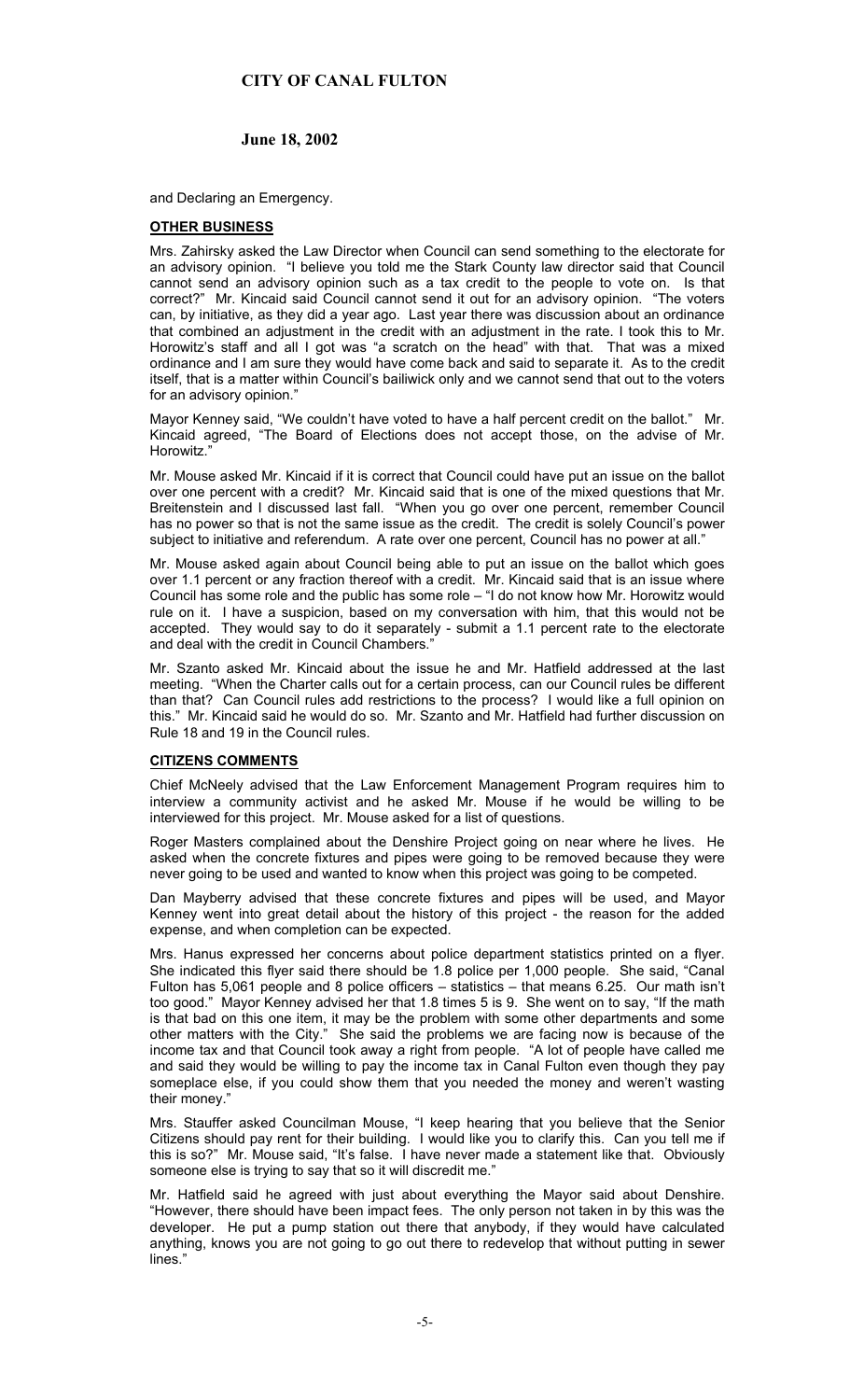### **June 18, 2002**

Mr. Hatfield also voiced is concerns about the appointments to the Tax Incentive Review Board. "The Enterprise Zone was established on December 21, 1999 by Ordinance 61-99. I have heard a lot about the Tax Incentive Review Board and have complained about it. Everyone has forgotten that we have an Enterprise Zone. When I chaired the committee to get this done, I promised the people we would not do what they did before – set this stuff up and then neglect it. I have contacted my attorney. If this doesn't take place he has advised me that the first step is to contact the law director, correct this, or proceed from there. There is an Enterprise Zone and a CRA – you need two people at the County and you need them quick and qualified."

Next, Mr. Weinreb addressed Council and said he has not seen anything in the paper about what has been going on. "I didn't even know about the recall until I got information in the mail." He was told that the City does advertise in the Repository, Independent, and the Akron Beacon Journal. He asked about the recall and overruling the people. He questioned the tax abatement the City is giving to the businesses and Mayor Kenney explained briefly the tax abatement process. Mr. Szanto also addressed his concerns and Mr. Kincaid addressed his issue about overturning the peoples' vote. Mr. Kincaid indicated that the credit issue was proposed by the people in an initiative. "We cannot submit the issue of a credit to the people – we are not permitted to do that." Mr. Weinreb said, "You are not permitted to submit the issue to the people, but you are permitted to go against their wishes?" Mr. Kincaid said, "Yes, we are. Council has the authority to address the credit issue but Council cannot refer that issue out. The issue can be begun by the taxpayers, as an initiative. The taxpayers can also overrule a Council ordinance by referendum. We cannot, as a City, propose an advisory opinion – the Stark County Prosecutor tells us that, who is the attorney for the Board of Elections. There has never been an advisory opinion in this County since this prosecutor has been in office. A credit can be proposed by initiative. In fact that was done a little over a year ago. The credit issue can only begin with the people.'

Mr. Mouse added that the Mayor was against the tax credit from day one. "In Canal Fulton we had a 34% tax rate. That was the lowest tax burden of any municipality in Stark County. When the income was increased form  $\frac{3}{4}$  to 1% and reduced to  $\frac{1}{2}$  percent credit, by Council, I don't know how except one politician gave another politician the power to do something like that." Mr. Weinreb said, "If a community turns down a school levy, they have to put it back on the ballot again. I would think the same thing would have to go with the tax credit." Mr. Mouse said he agreed with him 100%.

Mr. Kincaid interjected that this is an exception to the advisory opinion. "State law requires any municipality or local government that wants a levy has to go to the people. That does not apply to issues like a tax credit, it applies to tax levies.'

Mr. Mouse thinks there is a slight misconception here. "All the communities in Stark County have a tax credit. I doubt seriously where any of them originated from the voters like ours did. They came from council. It was put on the ballot or it was given to the people in their respective communities. I proposed that what could have been done is they could have increased it any proportion over 1% because once you go over 1%, that tax issue has to be voted upon. You can tie it right with the credit." Mr. Kincaid is going to look into this. Mr. Mouse continued, "Currently, we have more money available to the community right now with the tax at 1% and a ½% credit than what we did at ¾% before the tax issue. All the school administrators I have talked to are not in favor of tax abatement. It's literally reaching into the schools pocket, taking money out and saying you don't need this."

Mr. Hatfield made a comment about Mr. Kincaid and Mr. Kincaid asked him to state again. Mr. Hatfield restated, "Nobody tried to correct, or the words you used, and you know that I sat here and presented programs and people came to me and signed a petition and I still have all the information. I took it and you said you would do it on a separate - not for the Village not for the City - and you sat on it for six months and I called you three or four times and said where's this initiative so I can get it voted on. When I resigned from Council I came back down there and picked it up and I can produce the thing tomorrow." Mr. Kincaid responded, "And your instructions to me then were just as confused as your speech now. That's why it never happened. You never gave me any numbers, John. You have to give me one number, not several."

Mr. Etheridge said he has never seen the town as polarized as it is right now. "You can talk about your tax abatement and CRA, but it isn't going to really make any difference because I am not going to be able to bring anybody to this town if we continue our present demeanor. I had a prime client for the enterprise zone which we lost. We need to get this behind us. Also, that lift station was built under the auspicious of Stark County – that allotment was a County/Township allotment and not a City allotment at first. The County bears the County/Township allotment and not a City allotment at first. responsibility for the lift station or any shortcomings in design of that lift station – not the City. If we continue on our present course, we will become like Marshallville or Clinton. I want to make it clear that my family and I support Mayor Kenney, Linda Zahirsky, and Bill Dane even though it appears they cannot walk on water. We have "at large" Council people and it is